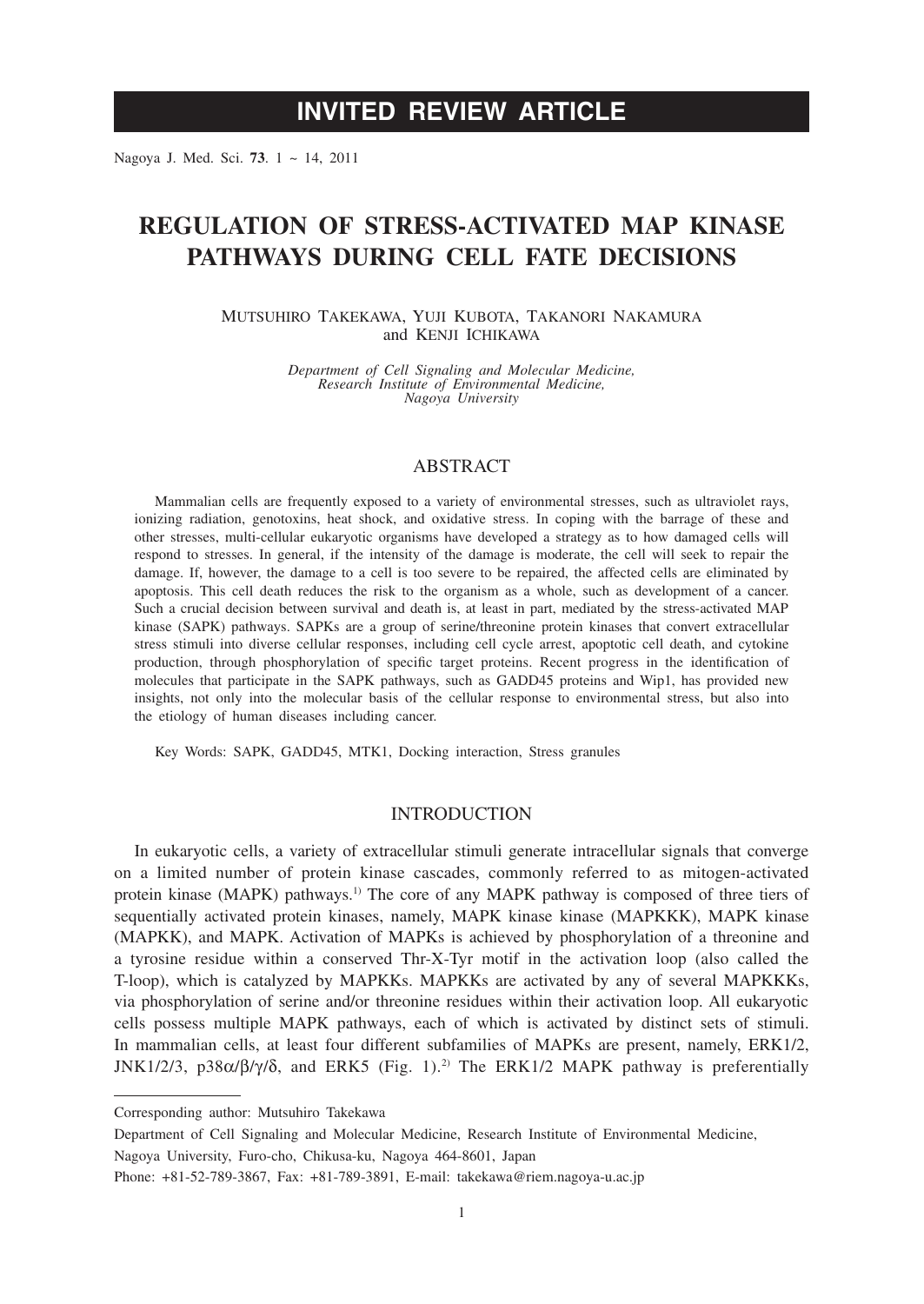

**Fig. 1** Overview of MAP kinase signaling cascades. The three defining kinases of all so-called mitogenactivated-protein kinases (MAPK) phosphorelay modules are conserved in all eukaryotic cells from yeast to mammals.

activated in response to mitogenic stimuli such as growth factors and phorbol esters, and plays a central role in cell growth and survival. The ERK1/2 pathway is mainly regulated through the small G-protein Ras, which recruits MAPKKKs of the Raf family to activate the two downstream MAPKKs: MEK1/2. These MAPKKs, in turn, activate the ERK1/2 MAPKs. While the classical ERK MAPK is activated mainly by mitogenic stimuli, two relatively newly identified types of MAPKs, p38 and JNK, are more potently activated by a variety of environmental stresses (e.g., UV and  $\gamma$  irradiation, DNA-damaging reagents, oxidative stress, osmotic stress, heat shock and etc.), and are thus collectively called stress-activated protein kinase (SAPK) pathways.3) Besides cellular stresses, the SAPK pathways are also activated by cytokines such as IL-1, TNF $\alpha$ , and TGF-β. The JNK subfamily of MAPKs are activated mainly by the MKK4 and MKK7 MAPKKs, while the p38 subfamily MAPKs are activated primarily by the MKK3 and MKK6 MAPKKs, and in some cases, also by MKK4 MAPKKs. In clear contrast to this limited number of MAPKKs in the SAPK pathways, there are numerous MAPKKKs that function upstream of the JNK and p38 MAPKs. These MAPKKKs include MEKK1/2/3, MTK1 (whose mouse homolog is known as MEKK4), TAK1, ASK1/2/3, TAO1/2/3, and MLKs (Fig. 1). This multiplicity at the level of MAPKKK reflects the vastly diverse stress stimuli that can recruit these SAPK pathways.<sup>4)</sup>

The mammalian SAPK pathways play pivotal roles in cellular stress responses such as cell cycle arrest and apoptotic cell death. In addition, several lines of evidence have revealed that the SAPK pathways are involved in inflammatory responses as well as in the responses of cancer cells to cytotoxic therapies.5) Persistent activation of p38 and JNK, especially in the absence of mitogenic stimuli, has been shown to induce apoptotic cell death. In contrast, inhibition of JNK and/or p38 activation, either by genetic inactivation or by the use of a dominant inhibitory mutant, confers resistance to cell death induced by stress stimuli including DNA damage.<sup>6</sup> Thus, cell fate decisions that are influenced by the SAPK pathways might be important for minimizing the chance of carcinogenesis. There is increasing evidence that the stress-activated MAPK pathways are involved in tumor suppression and indeed these pathways are aberrantly regulated in human cancer.<sup>3)</sup> In this review, we will discuss recent findings regarding the regulation and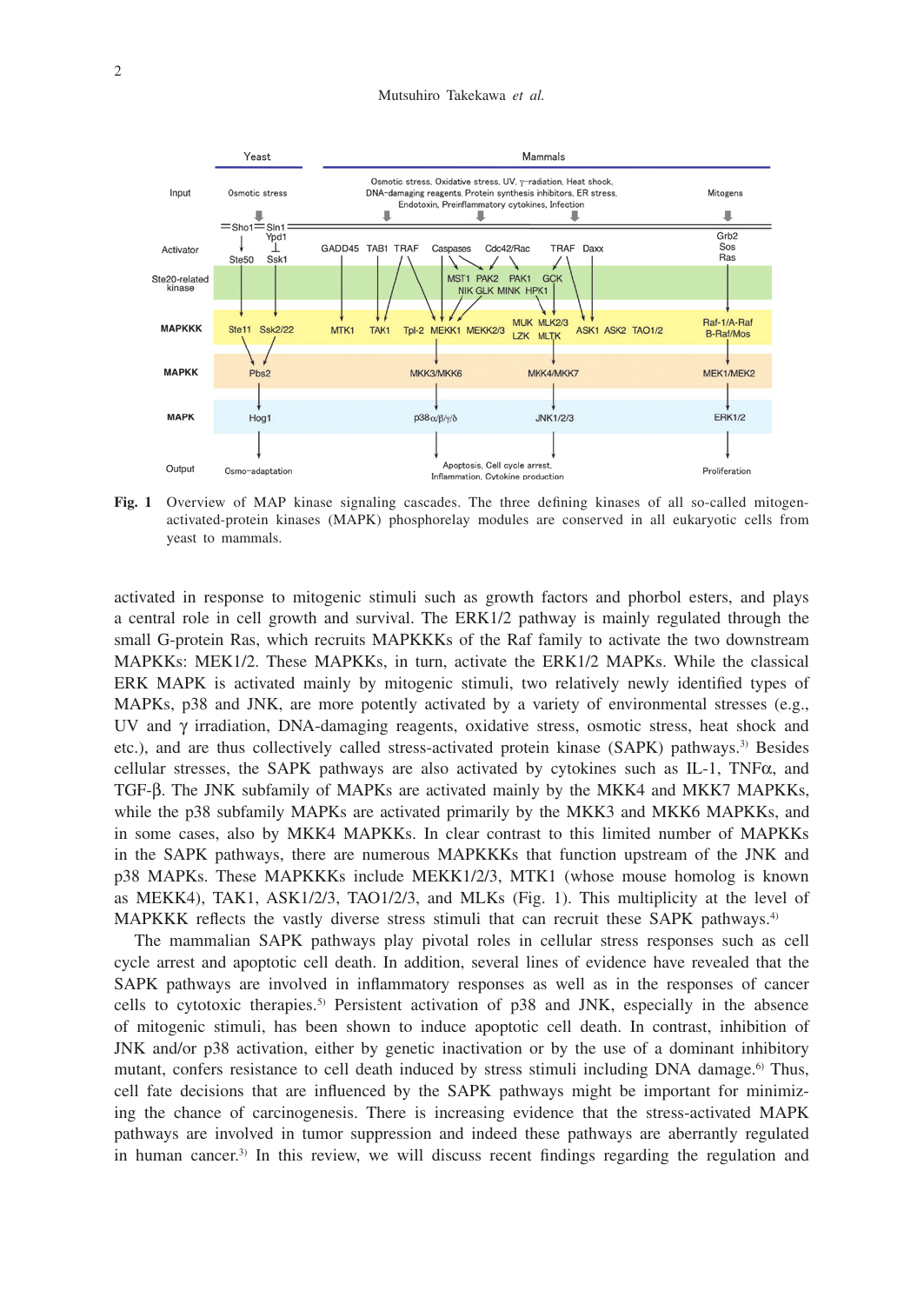function of the SAPK pathways in cell fate decision and outline some of the major findings from our laboratory.

#### REGULATION OF THE MAMMALIAN STRESS-RESPONSIVE MTK1 MAPKKK BY GADD45-LIKE PROTEINS

Despite their importance in dictating the fate of cells exposed to stress, the mechanism by which the SAPK pathways are activated by environmental stresses is still ill-defined. We previously identified MTK1, the human homolog of the yeast Ssk2/Ssk22 MAPKKKs, as a specific mediator of stress-induced SAPK activation.<sup>7)</sup> The kinase domain of MTK1 is homologous to other MAPKKKs involved in SAPK pathways, and is especially similar to mammalian MEKK1/2/3 and yeast Ssk2/Ssk22. However, the N-terminal non-catalytic domain (regulatory domain) of MTK1 is unique. Using a yeast two-hybrid screen, we identified three growth arrest and DNA damage-inducible 45 (GADD45) family proteins as novel binding partners of  $MTK1$ .<sup>8)</sup> The human genome encodes three GADD45-like proteins,  $GADD45\alpha$ ,  $GADD45\beta$ , and  $GADD45\gamma$ , which share 55 to 58% amino acid sequence identity with each other.<sup>8)</sup> These proteins are thus collectively referred to as the GADD45 proteins. The three GADD45 genes are all inducible by various environmental stresses, including methyl methanesulfonate (MMS), UV and γ-irradiation, and oxidative stress, although the optimal stimuli for each gene appear to be different. The expression profiles of the three GADD45 genes are also distinct in various tissues. In addition to their binding to MTK1, the GADD45 proteins interact with various intracellular molecules such as proliferating cell nuclear antigen (PCNA), the Cdc2-CyclinB1 complex, p21Waf1/Cip1, and core histones, and they contribute to stress-adaptive processes including growth control, maintenance of genomic stability, DNA repair, and apoptosis.<sup>9,10)</sup> Thus, the GADD45 proteins are critical for the signaling of damaged cells. Importantly, ectopic expression of GADD45 genes in mammalian cells strongly activates co-expressed MTK1, as well as p38 and JNK, the MAPKs downstream of MTK1. Activation of the SAPK pathways by GADD45 and MTK1 is temporally a slow process, because it requires induction of GADD45 gene expression prior to activation of MTK1. Thus, GADD45-mediated induction of MTK1 activity mainly provokes delayed and prolonged activation of the SAPK pathways, which is, in some context, crucial for induction of apoptotic cell death. Indeed, expression of each individual GADD45 protein by transient transfection activates p38/JNK and causes apoptosis, which can be partially suppressed by coexpression of a dominant inhibitory MTK1 mutant protein. Thus, the stress-inducible GADD45 proteins mediate activation of the SAPK pathways and apoptotic cell death, through MTK1, in response to environmental stresses.

Recent biochemical data from our laboratory led to the following model of GADD45-mediated activation of MTK1.<sup>11,12)</sup> Activation of MTK1 by GADD45 occurs through a series of molecular steps (I through VI) (Fig. 2). In brief, each step is as follows. (I) In unstimulated cells, MTK1 is in a closed (inhibited) conformation in which the N terminal auto-inhibitory domain (AID) blocks the C-terminal kinase catalytic domain (KD). An adaptor protein RACK1 interacts with MTK1 to tether two (or more) inactive MTK1 molecules together (as will be later described in detail). (II) Extracellular stimuli, such as MMS exposure, induce the expression of stress-inducible GADD45 proteins, which bind to the MTK1 N-terminal GADD45-binding domain. (III) GADD45-binding to MTK1 dissociates the latter's AID from the C-terminal kinase catalytic domain. (IV) At the same time, GADD45-binding unmasks the MTK1 dimerization domain, inducing homo-dimer formation. At this stage, the MTK1 kinase domain is in an open conformation (i.e., not actively inhibited), but not yet fully active as a kinase. (V) Dimerized MTK1 becomes fully activated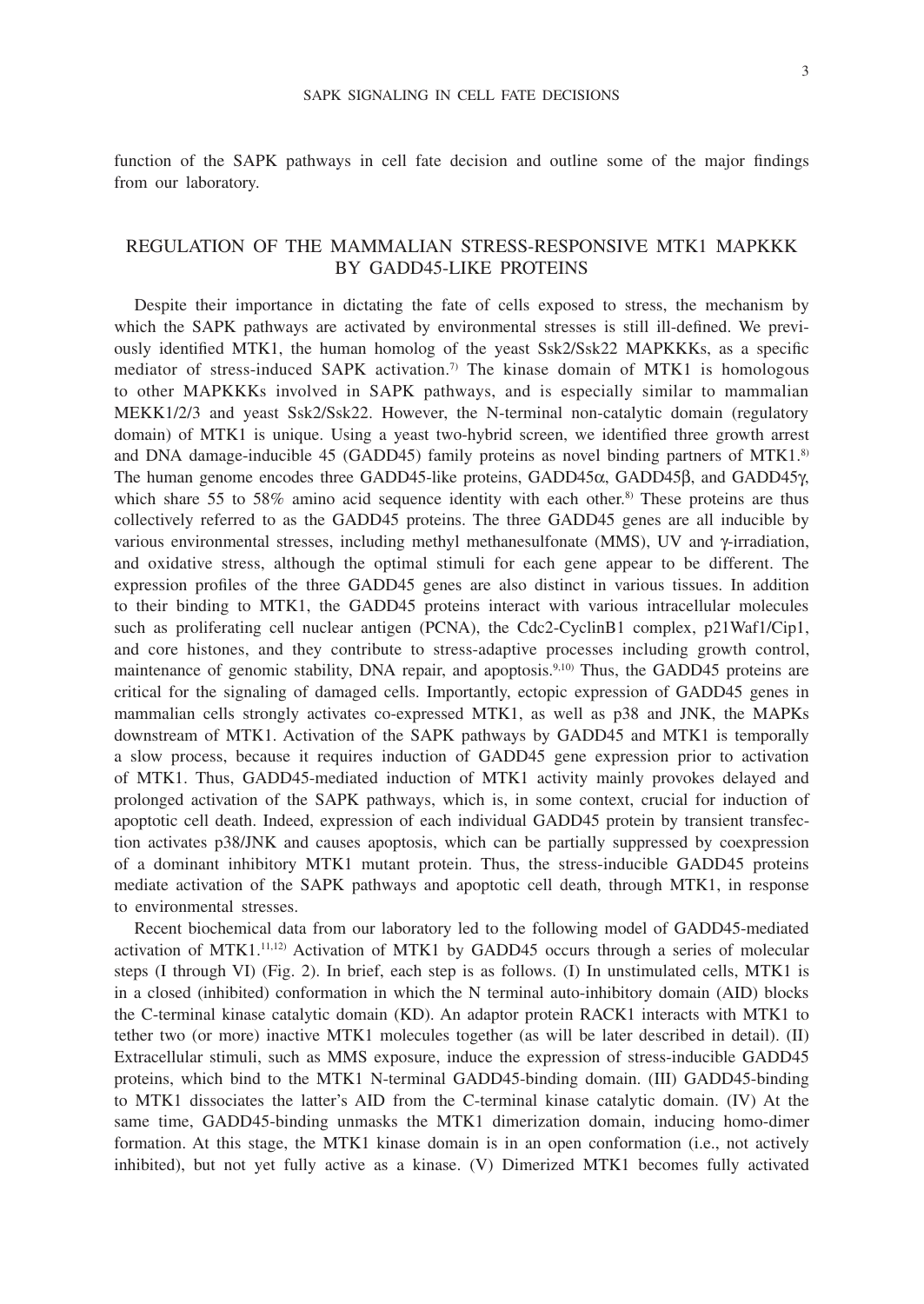

**Fig. 2** Schematic model of MTK1 activation. Activation of MTK1 by GADD45 can be dissected into several stages, as indicated by the roman numerals in the scheme (I through VI). See text for details. AID, auto-inhibitory domain; KD, kinase domain.

when Thr-1493 is trans-autophosphorylated. (VI) GADD45 binding also unmasks a site in the MTK1 kinase domain that interacts with the MAPKK-docking sites, allowing MTK1 to interact with, and phosphorylate its cognate MAPKKs, such as MKK3 and MKK6. Thus, full activation of MTK1 by GADD45 entails four different molecular mechanisms: removal of the autoinhibitory domain; dimerization; phosphorylation of the activation loop; and unmasking of the docking site for MAPKKs. Individually, these mechanisms are used by other MAPKKKs. However, the details of the activation mechanisms are different for each MAPKKK, reflecting their different physiological roles. Our studies revealed how the binding of one protein (GADD45) orchestrated these mechanisms, thereby converting an inert enzyme (MTK1) to a fully active one.

# ROLE OF THE GADD45 PROTEINS IN ACTIVATION OF THE p38 PATHWAY BY TRANSFORMING GROWTH FACTOR- $\beta$

Transforming growth factor-b (TGF-β) belongs to a family of multifunctional cytokines that regulate essential cellular functions, such as proliferation, apoptosis, extracellular matrix production, angiogenesis and the epithelial-mesenchymal transition. An altered cellular response to TGF-β has been postulated as a mechanism whereby cells undergo neoplastic transformation, because many cancers of epithelial and lymphoid origins are resistant to the negative growthregulatory effects of TGF-β. 13) TGF-β exerts its biological effects by binding to a cell surface receptor complex composed of type I (T $\beta$ RI) and type II (T $\beta$ RII) receptor serine/threonine kinases (Fig. 3). Upon ligand binding, T $\beta$ RII phosphorylates and activates T $\beta$ RI, which subsequently phosphorylates the cytoplasmic Smad2 and Smad3 proteins. Phosphorylated Smad proteins form stable complexes with a common partner, Smad4 (also known as deleted in pancreatic carcinoma, locus 4; DPC4). The activated Smad2/4 and Smad3/4 complexes translocate into the nucleus, where the Smad oligomers induce transcriptional activation (or inhibition) of specific target genes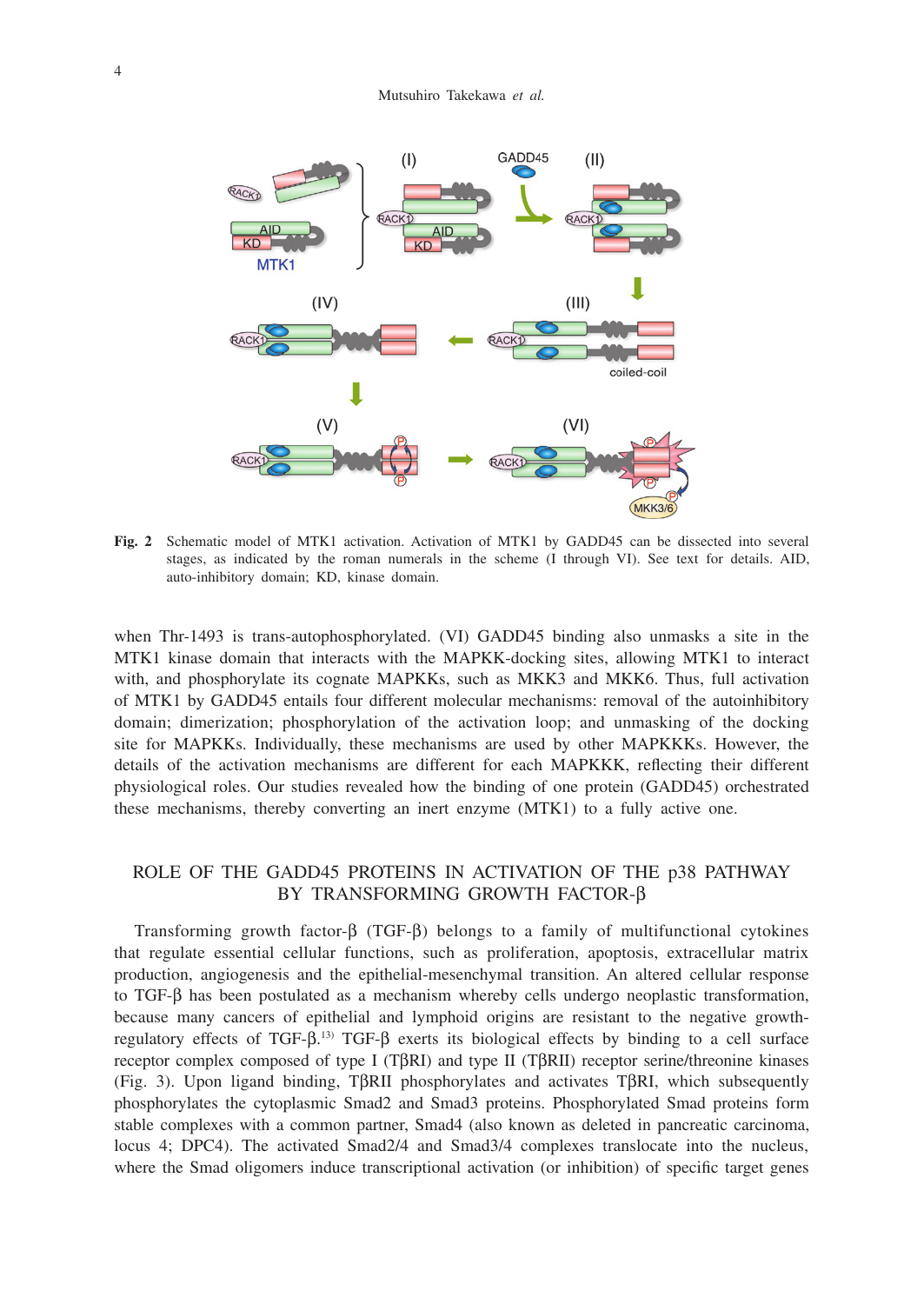

**Fig. 3** Model of the signal flow from TGF-b to p38-dependent gene expression. Upon TGF-b binding, TbRII phosphorylates and activates T $\beta$ RI, which subsequently phosphorylates cytoplasmic Smad2/3, resulting in the formation of a heterodimer with Smad4. The active Smad complex translocates to the nucleus and induces GADD45 $\beta$  expression. The GADD45 $\beta$  protein binds and activates the MTK1 MAPKKK, which leads to p38 activation. Active p38 regulates the expression of specific genes (including TSP-1) via phosphorylation of transcription factors. GADD45-BD, GADD45-binding domain.

in cooperation with other transcription factors. Underscoring the importance of Smad proteins in TGF-β signaling, disruption of Smad pathway components abated transcriptional responses to TFG- $\beta$ . Furthermore, Smad4 mutations are observed frequently (~50%) in human pancreatic carcinomas.13)

Beside activation of the Smad proteins, TGF-β also activates the p38 pathway, which may play an important role in TGF-β-induced gene expression. In this regard, previous studies indicate that TAK1, a member of the MAPKKK family, is involved in TGF-β-induced p38 activation.<sup>14,15)</sup> T $\beta$ RI interacts indirectly with TAK1 via the bridging proteins XIAP and TAB1. Activation of TAK1 alone, however, seems insufficient to account for the in vivo activation of p38 in response to TGF-β. Thus, TGF-β induces TAK1 activity rapidly but only transiently; TAK1 activity peaks at  $\sim$ 10 min following TGF- $\beta$  stimulation, and declines to basal levels by 30 min. Rapid activation of p38 by TGF-β, consistent with the kinetics of TAK1 activity, has been reported in some cell lines.16) However, in many other cell types (e.g. pancreatic acinar cells, keratinocytes, osteoblasts, gingival fibroblasts and rat hepatocytes), maximal p38 activation occurs 1–2 h following TGF- $\beta$  stimulation, and this activity persists for several hours.<sup>17)</sup> These findings suggest that there is an additional, TAK1-independent, signaling mechanism that mediates TGF-β-induced p38 activation.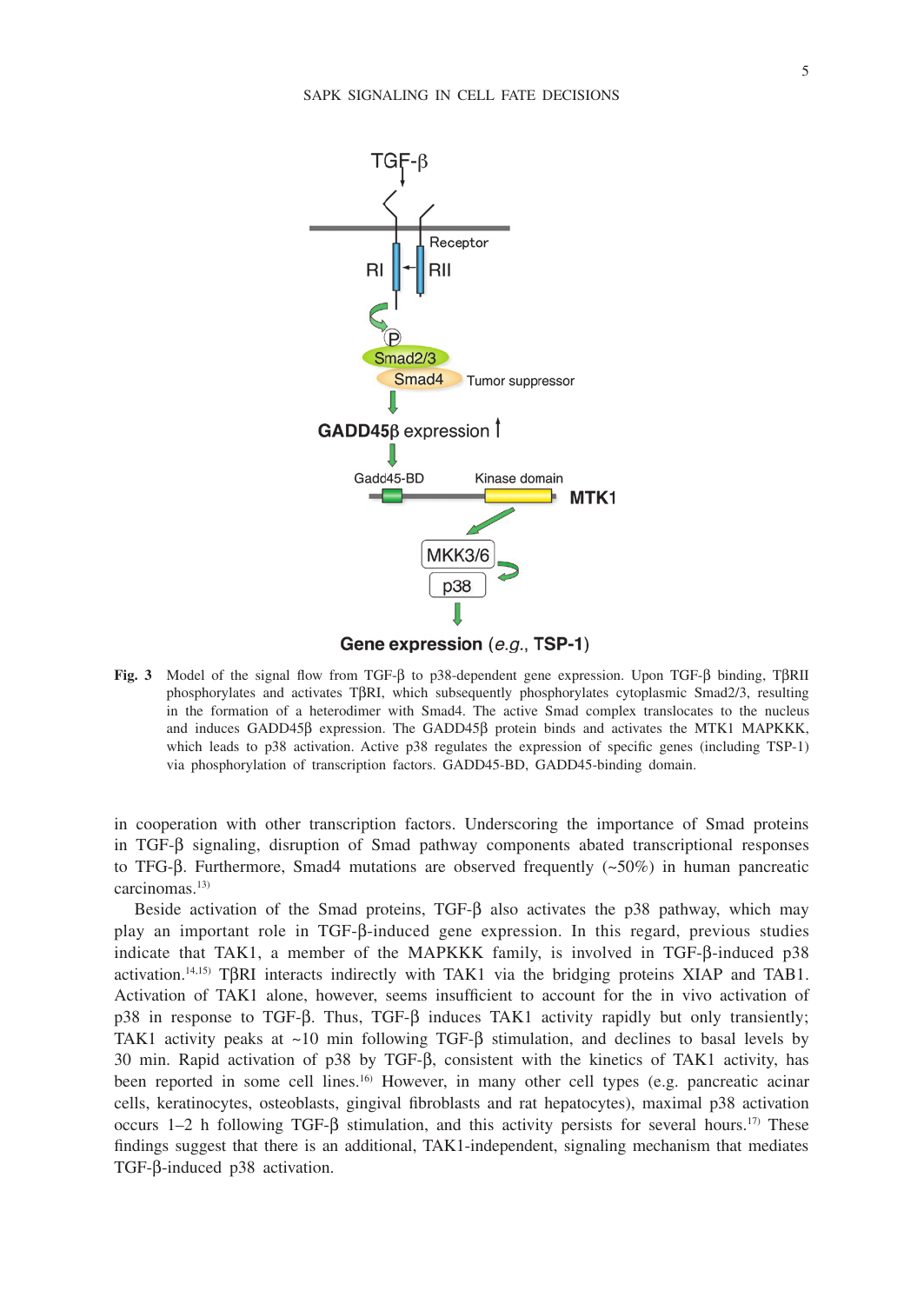#### Mutsuhiro Takekawa *et al.*

We identified this additional signaling mechanism of  $p38$  activation as  $GADD45\beta-MTK1$ signaling.18) We initially found that TGF-β-induced p38 activation did not occur in Smad4-deficient pancreatic cancer cell lines, but that reintroduction of Smad4 into these cell lines restored p38 activation. Furthermore, overexpression of Smad3/4 proteins alone, which elicited Smad-dependent transcription, was capable of activating the p38 pathway. Conversely, a dominant-negative Smad4 mutant strongly inhibited p38 activation induced by a constitutively active TGFβRI. These findings imply that Smad-dependent gene expression can provoke p38 activation in response to TGF-β. GADD45 $\beta$  was eventually identified as the TGF-β-inducible gene whose expression activates the p38 pathway. Expression of GADD45 $\beta$  mRNA was efficiently induced by TGF- $\beta$ in a Smad-dependent manner, and the timing of the TGF-β-induced p38 activation was almost parallel to that of GADD45β induction. Moreover, TGF-β-induced p38 activation was inhibited by expression of dominant-negative MTK1 or of anti-sense GADD45β. These findings indicate that the delayed activation of p38 by TGF-β is mediated mainly by Smad-dependent GADD45β expression and by its subsequent activation of MTK1.

Regarding the physiological roles of TGF-β-induced p38 activation, we identified thrombospondin 1 (TSP-1), a potent inhibitor of tumor cell growth and angiogenesis, as a target for the Smad-GADD45 $\beta$ -MTK1-p38 signaling pathway. TSP-1 mRNA expression was strongly induced by TGF-β in a Smad- and p38-dependent manner. Downregulation or inhibition of any one of the molecules involved in this signaling pathway (i.e., Smad4, GADD45 $\beta$ , MTK1, or p38) abrogated TGF-b-induced TSP-1 expression. Strikingly, in Smad4-deficient pancreatic cancer cells TGF-b did not induce GADD45 $\beta$  expression, p38 activation, or TSP-1 expression. Reintroduction of Smad4 into these Smad4-deficient cancer cells restored TGF-b-induced TSP-1 expression. Because expansion and metastasis of solid tumors is critically dependent on an adequate vascular supply, inefficient activation of p38 in Smad4-deficient tumor cells, and a resulting deficit of TSP-1, might contribute to the etiology of invasive pancreatic cancer. Consistent with this notion, it has been reported that restoration of Smad4 to Smad4-deficient pancreatic carcinoma cells increased the steady-state mRNA levels of TSP-1, and suppressed tumor formation in vivo by repression of tumor angiogenesis.<sup>19)</sup> We also confirmed that the TSP-1 protein secreted from TGF- $\beta$ -stimulated normal cells could inhibit the endothelial cell migration, which is a key step in angiogenesis. These findings suggest that the TSP-1 expression that is mediated by the crosstalk between the Smad and p38 pathways contributes to the tumor-suppressive effect of TGF-B. It should be noted, however, that the role of  $p38$  in the cellular response to TGF- $\beta$  is by no means limited to TSP-1 expression.

### GADD45b/GADD45g AND MTK1/MEKK4 COMPRISE A GENETIC PATHWAY THAT MEDIATES IFNY PRODUCTION IN T CELLS

Regulation of SAPK pathway by GADD45 has also been investigated in the immune system, using T helper type 1 (Th1) cells as a model system. Th1 cells produce a specific set of cytokines (so-called Th1 cytokines) in response to antigen receptor challenge or to combined stimulation with Interleukin-12 (IL-12) and IL-18. Interferon  $\gamma$  (IFN $\gamma$ ), the signature Th1 cytokine, is responsible for cell-mediated immunity and for phagocyte-dependent protective responses against microorganisms through the activation of macrophages. Recent studies revealed that *IFN*g gene transcription requires p38 activation, which is mediated by GADD45 proteins. IL-12/IL-18 stimulation of Th1 cells induced high-level expression of GADD45 $\beta$  and GADD45 $\gamma$ , leading to sustained  $p38$  activation and enhanced IFN $\gamma$  production in Th1 cells. Dr. Flavell's group also found that GADD45 $\gamma$  was strongly induced during Th1 cell differentiation.<sup>20)</sup> Th1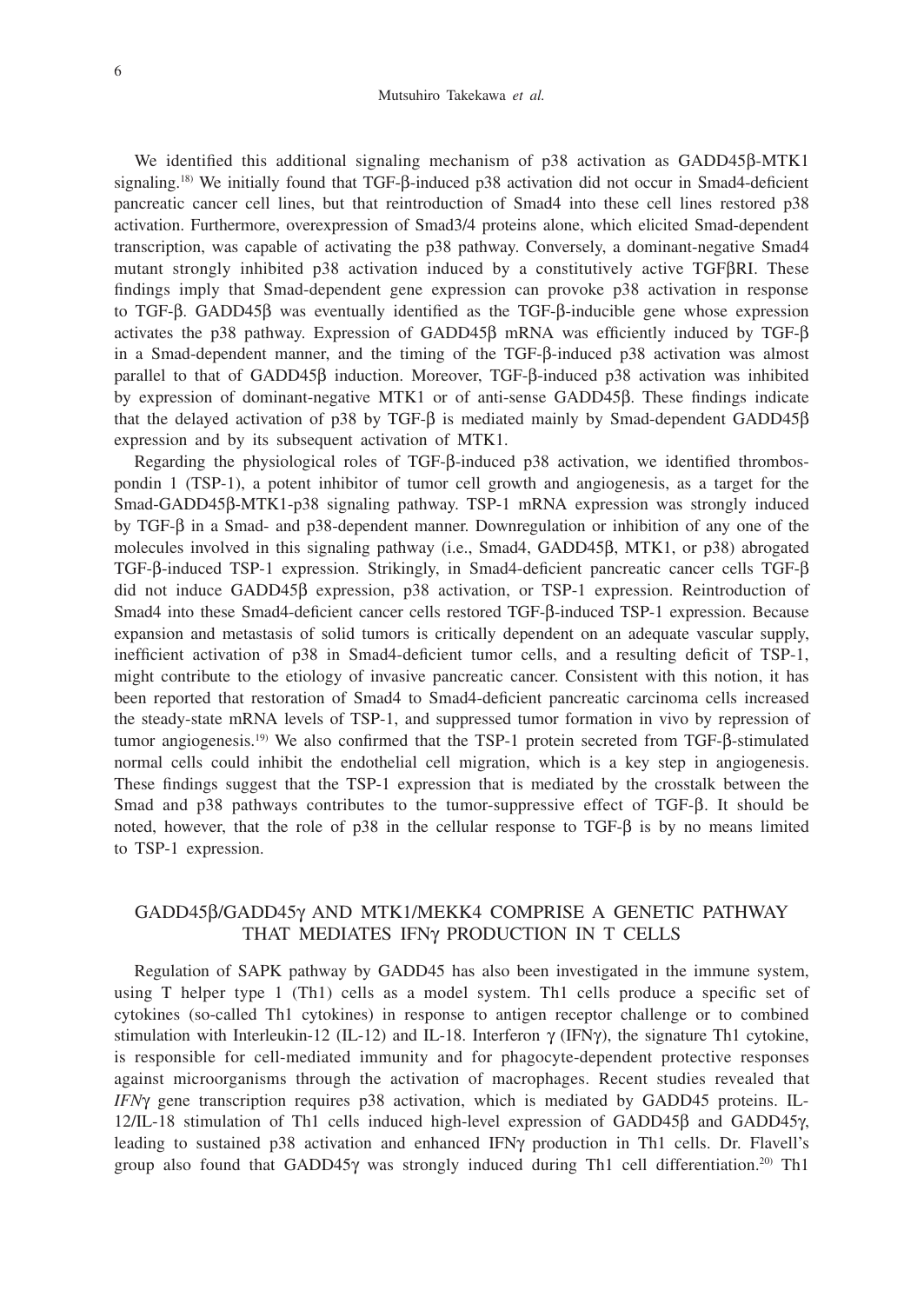effector cells from *GADD45* $\gamma$ -/- mice showed reduced p38 activation and IFN $\gamma$  production in response to T cell receptor (TCR) stimulation. In vivo, *GADD45*g-/- mice exhibited suppressed contact hypersensitivity, a form of delayed-type hypersensitivity (type IV allergy). These findings demonstrate that GADD45 proteins mediate signaling from both the antigen receptor and the inflammatory cytokines and that they are a prerequisite for p38 activation in Th1 cells, thereby regulating immune function.

To further elucidate the relationship between GADD45 and MTK1, and its functional significance in Th1 regulation, our group created mice deficient in the mouse homolog of MTK1 (MEKK4).21) Similar to *GADD45*g-/- mice, CD4-positive T cells from *MEKK4*-/- mice exhibited reduced p38 activity and were therefore defective in IFNy synthesis. Expression of GADD45 $\beta$ or GADD45g promoted IFNg production in *MEKK4*+/+ T cells, but not in *MEKK4*-/- cells, demonstrating that MTK1/MEKK4 mediates the action of GADD45 $\beta$  and GADD45 $\gamma$  on p38 activation and IFNg production. These results further provide the genetic evidence that GADD45 proteins and MTK1 are in the same signaling pathway in T cells. Furthermore, this study has also presented new insights into the regulation and function of this pathway in immune responses. During Th1 differentiation, the GADD45-MTK1 pathway integrates upstream signals that are transduced by both the TCR and by IL-12/IL-18, leading to augmented production of IFN $\gamma$  in a process independent of STAT4.

# A CONSERVED DOCKING SITE IS ESSENTIAL FOR ACTIVATION OF MAM-MALIAN MAPKKS BY SPECIFIC MAPKKKS

As mentioned above, there are at least four subfamilies of MAPK cascades in mammalian cells, namely p38, JNK, ERK1/2, and ERK5 pathways. Although a number of structurally similar molecules are involved in these cascades, the reactions between kinases and their cognate substrates occur faithfully without erroneous crosstalk. Such accurate signal transduction in individual MAPK cascades is crucial for proper control of cell-fate decisions, as well as for maintenance of human homeostasis. Several mechanisms are likely to be involved in ensuring the fidelity and efficiency of signal flow through these kinase cascades. Naturally, the specific interaction between the kinase catalytic center and the substrate phospho-acceptor site is important. However, recently, equally important contributions of scaffold proteins and docking interactions have been demonstrated.<sup>22,23)</sup> A scaffold protein is a molecule that tethers two or more kinases together, thereby enhancing the specificity of the kinases by minimizing extraneous interactions. For example, the scaffold protein, JIP-1, interacts with specific components of the JNK cascade, namely JNK (MAPK), MKK7 (MAPKK), and MLK3 (MAPKKK) (Fig. 4A). In vitro binding assays showed that JNK, MKK7, and MLK3 bind to separate sites on the JIP-1 protein, suggesting that JIP-1 can simultaneously interact with these kinases and thereby preassemble a JNK signaling module in non-stimulated cells. Indeed, JIP-1 proteins can potentiate the activation of JNK when ectopically expressed in cells. The scaffold function of JIP-1, however, is important for JNK activation only in particular types of stress stimuli. In neuronal cells isolated from *JIP1*-/- mice, JIP-1 is necessary for JNK activation when cells are exposed to anoxia or excitotoxic stress, but  $JIP-1$  is dispensable for JNK activation induced by anisomycin or UV radiation.<sup>24)</sup> Thus, scaffold proteins regulate both signaling specificity and efficiency, but exert their functions in a cell-type, stimulus-, and molecule-specific manner.

In contrast to the limited role of scaffold proteins, docking interactions are more general mechanisms to ensure signaling fidelity in MAPK cascades. A docking interaction is the formation of a binary complex of a kinase and its substrate through docking sites that are distinct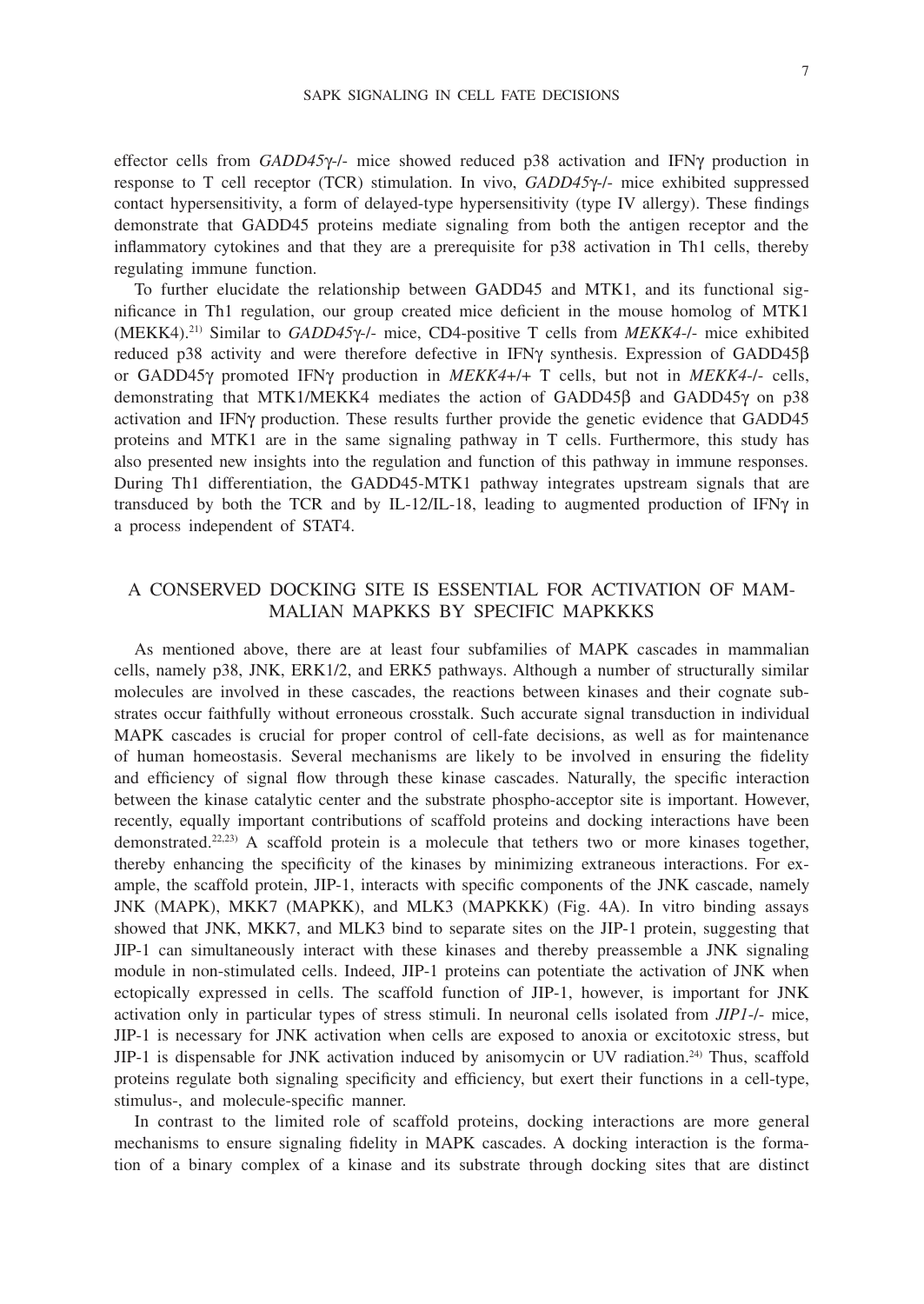

**Fig. 4** Scaffolding and docking interactions ensure the fidelity and efficiency of signal flow through MAPK cascades. (A) A scaffold protein JNK-interacting protein 1 (JIP-1) binds to JNK (MAPK), MKK7 (MAPKK), and MLK3 (MAPKKK). JIP-1 also interacts with other JNK pathway regulators, such as p190Rho-GEF and HPK1. (B) A schematic model of the DVD and CD docking interactions in MAPK cascades. Specific DVD docking interactions between MAPKKs and MAPKKs, and CD docking interactions between MAPKKs and MAPKs, ensure proper and efficient signal flow.

from the kinase catalytic center and the substrate phospho-acceptor site (Fig. 4B). Docking interactions mediated by the common docking domain (CD domain) in MAPKs and by the D domain in MAPKKs or in MAPK substrates, have been extensively characterized.<sup>22)</sup> In contrast, there has been no convincing evidence for specific docking interactions between MAPKKKs and MAPKKs, although various pairs have been shown to form stable complexes. We recently identified a novel conserved docking site, termed domain for versatile docking (DVD), in the mammalian MAPKKs.<sup>25)</sup> These DVD sites bind to specific upstream MAPKKKs, including MTK1, ASK1, TAK1, MEKK1, and Raf-1. The DVD site is a stretch of about 20 amino acids, located at the carboxy-terminal end of MAPKKs, which extends beyond the catalytic core. Interestingly, mutations in the DVD site strongly inhibited MAPKKs from binding to, and being activated by, their specific MAPKKKs, both in vitro and in vivo. Therefore, docking interactions between MAPKKs and MAPKKKs are indispensable not only for signaling specificity but also for efficient activation of MAPKKs by MAPKKKs. We further showed that synthetic oligopeptides containing the MKK6 DVD site were able to competitively inhibit the MAPKKK-MKK6 interaction, thereby attenuating MKK6 activation in vitro and in vivo. Given the well-defined role of the MAPK pathways in inflammation, apoptosis, and carcinogenesis, therapeutic targeting of MAPK signaling components is an area of intense investigation. DVD sites can serve as effective targets for drug design and therapeutic intervention in human diseases, such as cancers and autoimmune diseases, in which the MAPK signaling pathways are involved.

### ROLES OF PROTEIN PHOSPHATASE TYPE 2C (PP2C) IN DOWN REGULATION OF THE STRESS-RESPONSIVE MAPK PATHWAYS

Since MAPK pathways transmit their signals through sequential phosphorylation by three protein kinases, inactivation of MAPK pathway signaling can be accomplished by phospho-protein phosphatases. Following activation, p38 and JNK are downregulated by several phospho-protein phosphatases.<sup>26)</sup> We previously identified important roles for  $PP2C\alpha$ , a member of the Ser/Thrspecific protein phosphatase type 2C (PP2C) family, in down-regulation of the mammalian SAPK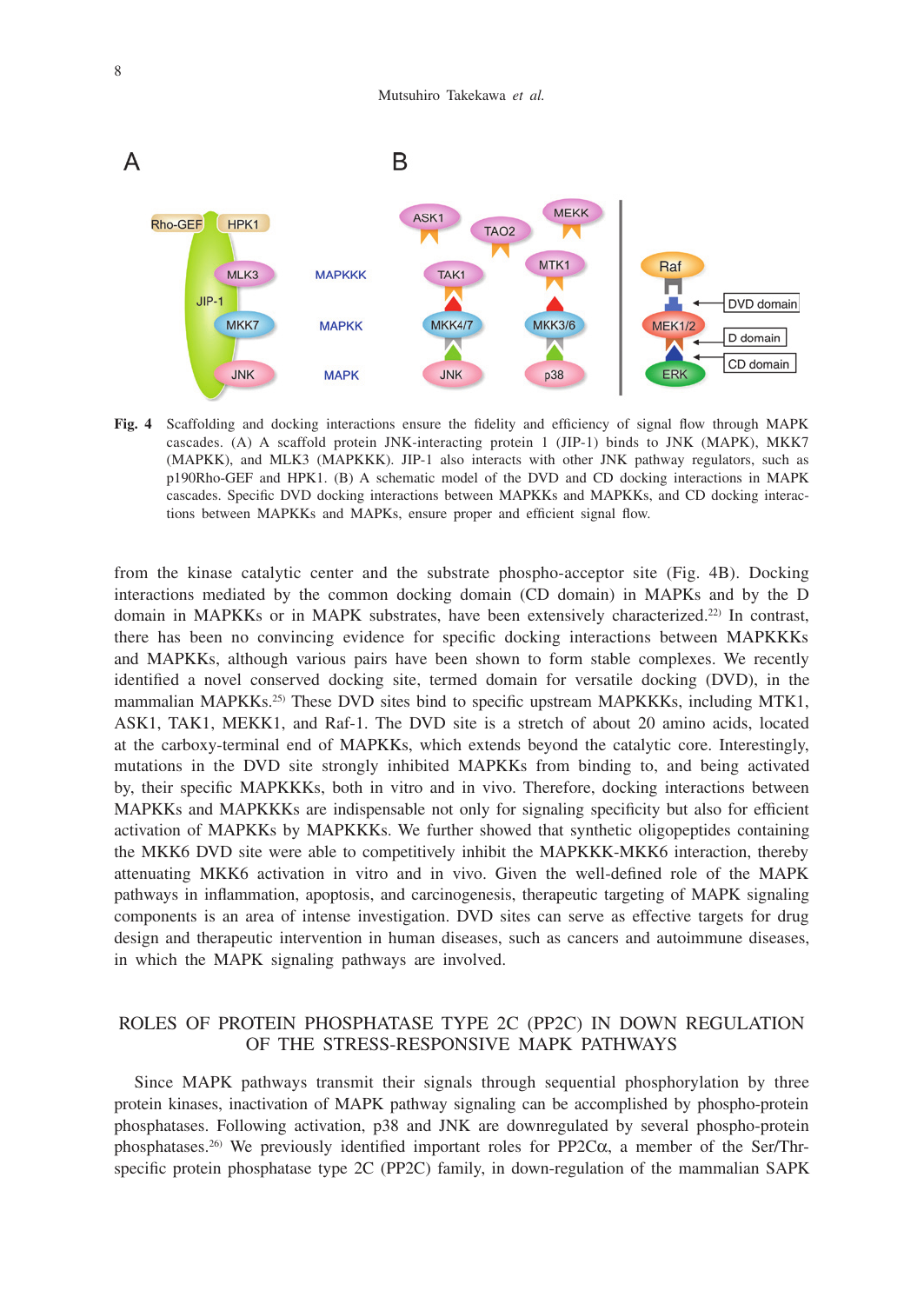

**Fig. 5** The PP2C-type Ser/Thr protein phosphatases, PP2C $\alpha$  and Wip1, negatively regulate SAPK pathways.  $PP2C\alpha$  is constitutively expressed both in the cytoplasm and in the nucleus, and dephosphorylates and inactivates the stress-responsive MAPKKs as well as the p38 MAPK. Wip1 is transcriptionally induced by p53 and localizes exclusively in the nucleus, where it dephosphorylates its nuclear target proteins including p38.

pathways.<sup>27)</sup> PP2C $\alpha$  dephosphorylates the phospho-Ser and/or Thr residues in the activation-loop of stress responsive MAPKKs (i.e., MKK3, MKK4, and MKK6), and the phospho-Thr residue in the p38 activation-loop, thereby inactivating these kinases (Fig. 5). Because PP2C $\alpha$  is constitutively expressed and is equally localized to the cytoplasm and the nucleus, the major function of  $PP2C\alpha$  must be to maintain the SAPK activities low in the absence of any external stimulus.

In contrast to PP2Cα, the expression of another member of the PP2C family, wild-type p53 inducing phosphatase 1 (Wip1), is induced by diverse environmental stresses, and is predominantly localized in the nucleus. Wip1 was originally identified as a human gene whose expression is induced by the p53 tumor-suppressor protein in response to  $\gamma$ -irradiation. Shortly thereafter, Wip1 expression was found to be induced also by UV-radiation,  $H<sub>2</sub>O<sub>2</sub>$ , and a DNA-alkylating reagent (MMS) in a wild type p53-dependent manner. The first substrate identified for this intriguing phosphatase was p38 MAPK, which was discovered by our group.<sup>28)</sup> UV radiation causes p38 activation by inducing its dual phosphorylation at Thr180 and Tyr182 residues. This activated p38, in turn, phosphorylates p53 at several residues, including Ser33, and thereby increases the transcriptional activity of p53. Activated p53 then induces apoptosis in cells that have suffered extensive DNA damage. When the intensity of the damage is moderate, however, the cell can repair the damage and escape apoptotic cell death by downregulating p38–p53 signaling. Under these conditions, p53-induced Wip1 phosphatase interacts with activated p38 and selectively dephosphorylates p38 at the phospho-Thr180 residue, thereby reducing its kinase activity towards p53 (Fig. 5). As a consequence, Wip1 attenuates the stress-induced, p38-mediated phosphorylation of p53, resulting in suppression of p53-mediated transcription and apoptosis. Thus, p53 induction of Wip1 phosphatase mediates a negative feedback regulation of p38–p53 signaling and contributes to suppression of DNA damage-induced apoptosis.

Recent studies have revealed that Wip1, not only dephosphorylates p38, but also directly de-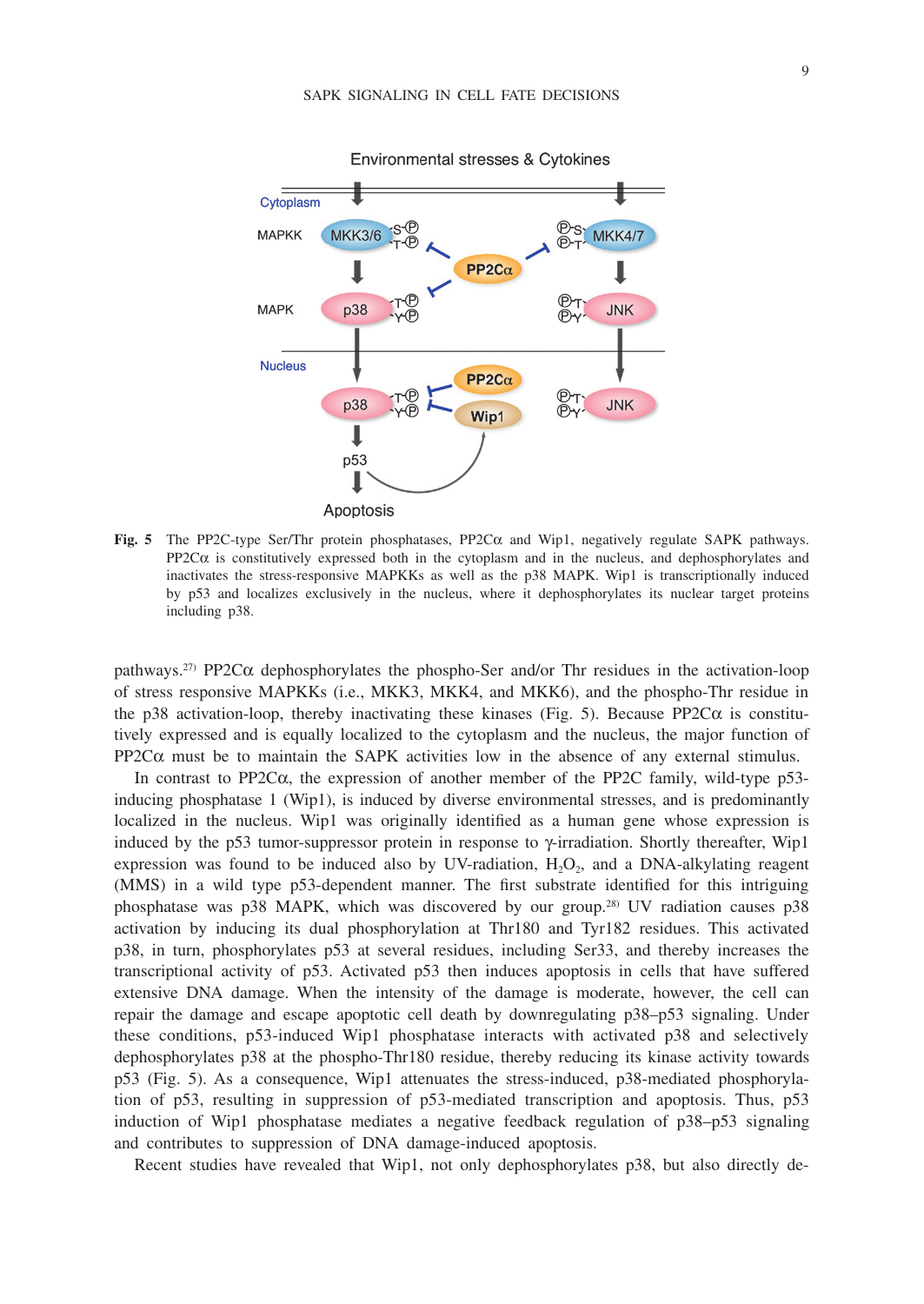phosphorylates and regulates several other key molecules that function in DNA damage responses, such as ATM, Chk1, Chk2, Mdm2, and p53 itself. It should be noted that Wip1 dephosphorylation of these molecules eventually inhibits p53 function and apoptosis. Therefore, Wip1 has been proposed to function as a homeostatic regulator of the DNA damage response, which facilitates the recovery of the cell to a normal pre-stressed state following repair of the DNA damage, through restraint of the p53 apoptotic pathway. A corollary of this proposition is that aberrant activation of Wip1 promotes tumorigenesis by inhibition of p53 tumor suppressor function. Indeed, gene amplification and the subsequent overexpression of the Wip1 protein have been observed in various human cancers.29) For instance, Wip1 overexpression was detected in approximately 15% of primary breast cancers and correlated with poor prognosis. The *p53* locus is rarely mutated in cancers with amplified and overexpressed Wip1, suggesting that the inhibition of p53 activity that results from Wip1 amplification is sufficient for the promotion of tumorigenesis. In genetically engineered mouse models, Wip1 overexpression in the mammary gland accelerated mammary tumorigenesis induced by ErbB2 expression. Conversely, reduced expression of Wip1 suppressed malignant transformation in mouse embryonic fibroblasts, consistent with the notion that Wip1 inactivation is associated with p53 activation. Furthermore, *Wip1*-deficient mice exhibited a marked reduction in spontaneous and oncogene-induced tumor formation compared to their wild-type counterparts.29) These findings indicate that Wip1 can act as a bona fide oncogene, at least in part through its ability to suppress p53 as well as p38.

# FORMATION OF STRESS GRANULES INHIBITS APOPTOSIS BY SUPPRESSING STRESSRESPONSIVE MAPK PATHWAYS

When confronted with environmental stress, cells either activate defense mechanisms to survive, or initiate apoptosis, depending on the type and the extent of the stress. Certain stresses such as genotoxic reagents and  $\gamma$ -irradiation induce apoptosis at least partly through the SAPK pathways. In contrast, other types of stresses, such as hypoxia, viral infection, and arsenite, induce cells to assemble large cytoplasmic aggregates of non-translated mRNPs, the so-called stress granules  $(SGs)$  (Fig. 6).<sup>30)</sup> SGs are discrete cytoplasmic structures that harbor small ribosomal (40S) subunits, selected mRNA, and numerous RNA-binding proteins such as TIA-1/TIAR, G3BP, and several translation initiation factors. Because SGs do not contain large ribosomal (60S) subunits, SG assembly is postulated to inhibit the translation of housekeeping mRNAs, thereby preventing the accumulation of misfolded proteins and allowing cell survival under adverse conditions. These two opposite reactions to stress, namely SAPK-induced apoptosis and SG-mediated survival, are of biological importance in the determination of cell fate. However, the functional relationship between SG formation and SAPK responses, if any, remains obscure. We have recently found that the signaling adaptor protein RACK1 serves as a mediator between these two responses  $(Fig. 7).^{12}$ 

We initially identified RACK1 as a novel interactor of MTK1 by mass spectrometric analysis of proteins that co-immunoprecipitated with MTK1 from human cells. RACK1 selectively interacts with the N-terminal regulatory domain of MTK1. Depletion of endogenous RACK1 by using short hairpin RNA inhibition (shRNAi) strongly inhibited stress-induced activation of MTK1, but not of other MAPKKKs such as TAK1, whereas RACK1 overexpression led to moderate increases in MTK1 activation only at lower RACK1 concentrations. Thus, RACK1 is necessary, but not sufficient, for MTK1 activation. Through a series of binding experiments, we eventually determined that RACK1 maintains MTK1 in a dimeric, but yet inactive, form (i.e. in a primed state) in the absence of any stress (Figs. 1 and 7). Because the activating auto-phosphorylation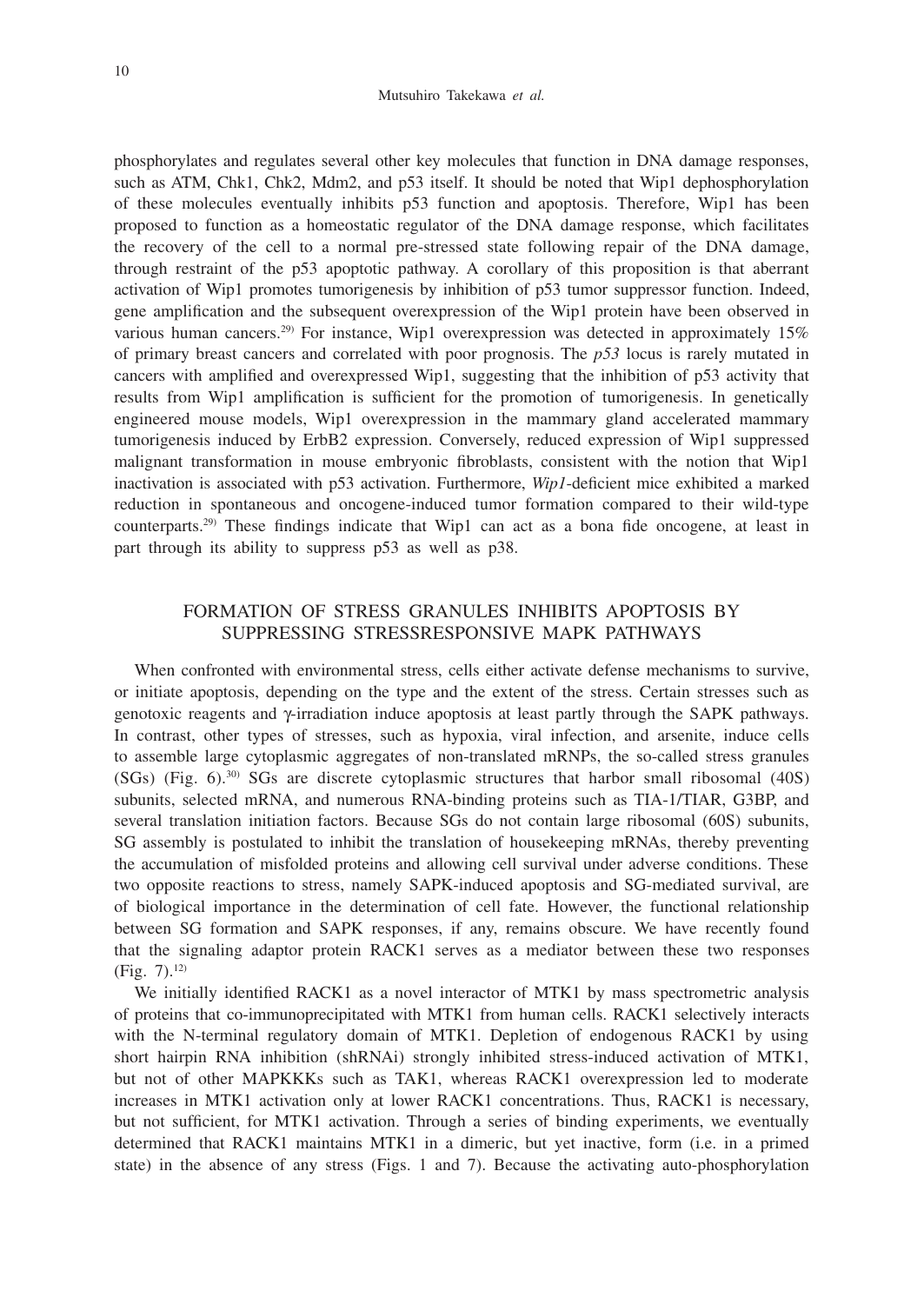

**Fig. 6** Specific stress stimuli induce the formation of cytoplasmic stress granules.30) In the absence of stress, eIF2B promotes assembly of the ternary complex (eIF2-GTP-tRNAMet), which in turn binds to the 43S pre-initiation complex (consisting of the 40S ribosomal subunit, mRNA and initiation factors) to form the 48S pre-initiation complex at the 5' end of capped mRNAs (black arrows: Normal). Upon recognition of the initiation codon by the anticodon of tRNAMet, early initiation factors are displaced by the 60S subunit. The resulting active 80S ribosomes eventually form polysomes on mRNAs to facilitate protein synthesis (bottom left). In stressed cells (red arrows: Stress), phosphorylation of eIF2 $\alpha$  by the eIF2 kinases (GCN2, HRI, PKR, and PERK) depletes the cellular store of the ternary complex. Under these conditions, specific mRNA-binding proteins, such as TIA-1 and/or G3BP, interact with the 43S complex, leading to the assembly of a stalled 48S complex that is translationally silent. Self-oligomerization of TIA-1 or G3BP then promotes the aggregation of these complexes at discrete cytoplasmic foci known as stress granules (bottom right). Modified from 30).



**Fig. 7** RACK1 mediates crosstalk between SG formation and SAPK pathways. See text for details.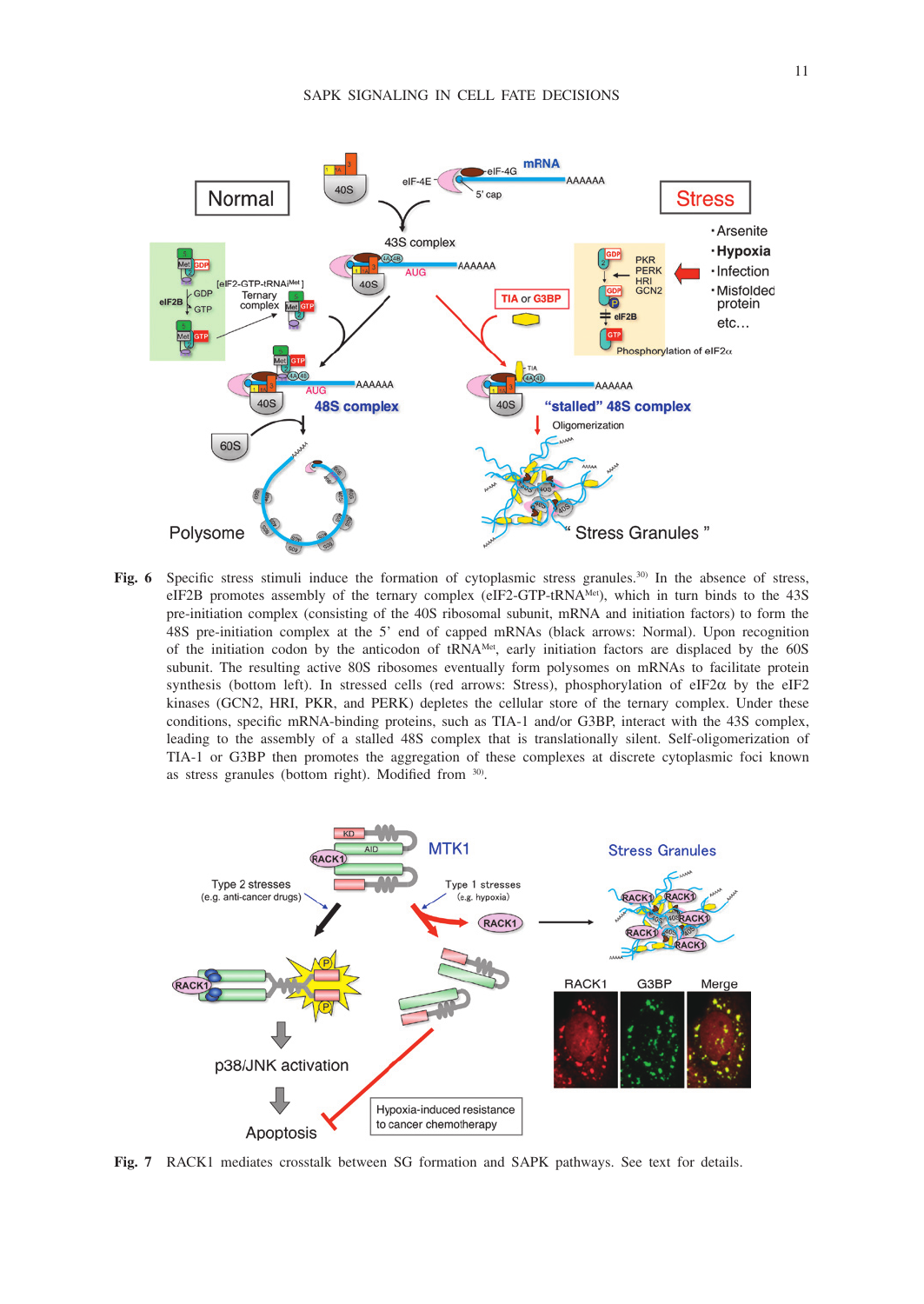of MTK1 occurs intermolecularly, preformation of an inactive dimer facilitates MTK1 activation. Therefore, RACK1 serves as an enhancer of MTK1 activation.

Consistent with their interaction, MTK1 was found to co-localize with endogenous RACK1 in the cytoplasm of unstimulated cells. However, induction of SG assembly by specific cellular stresses, such as arsenite, led to dissociation of RACK1 from MTK1, and to incorporation of RACK1 into SGs (Fig. 7). DNA-damaging reagents including etoposide and MMS, which are strong activators of MTK1-SAPK pathways, do not induce SG formation. Thus, we could recognize two types of stresses: type 1 stresses that preferentially induce SG formation, and type 2 stresses that preferentially activate the SAPK cascades. Importantly, SG formation strongly inhibits MTK1 activation due to sequestration of RACK1 into SGs. SG assembly was also found to inhibited GADD45- and MTK1-induced apoptosis. Thus, SGs interact with and sequester the signaling molecule RACK1, resulting in the suppression of both MTK1 activation and subsequent apoptosis.

In solid tumors, cancer cells rapidly outgrow their vascular supply and develop hypoxic microenvironments. Tumor hypoxia is a critical therapeutic problem as it renders tumor cells resistant to apoptotic cell death induced by radiation and chemotherapeutics. Because MTK1 mediates both the apoptosis and the activation of p38 and JNK that are induced by anti-cancer drugs such as etoposide, we determined if inhibition of MTK1 by SG assembly might be involved in hypoxia-induced resistance to etoposide. Exposure of cells to hypoxia induced formation of SGs and the recruitment of RACK1 into SGs. Concurrently, hypoxia reduced etoposide-induced activation of p38 and JNK, and the subsequent activation of caspase-3, which is a hallmark of apoptosis. Ectopic expression of a RACK1 mutant, (RACK1-DE) which is not recruited into SGs, reversed the inhibitory effect of hypoxia on etoposide-induced SAPK activation and apoptosis. Our results thus suggest that resistance to etoposide-induced apoptosis in hypoxic cells is mediated, at least in part, by the sequestration of RACK1 into SGs. RACK1 is incorporated into SGs following specific stresses, and thus mediates a novel crosstalk between the pro-survival SG response and the pro-apoptotic SAPK pathways. When cells are exposed to type 2 stresses such as etoposide, MTK1 activates SAPK pathways, leading to apoptosis. In contrast, when cells are exposed to type 1 stresses, such as hypoxia, SGs are formed, thereby promoting cell survival. When both types of stresses are simultaneously applied, sequestration of RACK1 into SGs by a type 1 stress suppresses the apoptosis induced by a type 2 stress. Cancer cells may exploit this regulatory system to acquire resistance to anticancer therapies (Fig. 7).

#### CONCLUSION REMARKS

Significant progress towards understanding physiological and pathological functions of SAPK signaling pathways has been achieved over the past few years. Identification of novel molecules that are involved in the SAPK signaling pathways has provided new insights into roles of p38 and JNK in cell fate decisions and in the development of human diseases. Besides their well-established roles in inflammation and stress responses, recent evidence indicates that SAPK pathways function as tumor suppressors by controlling cell cycle arrest, cell death, transformation, and angiogenesis.3) Indeed, aberrant regulation of SAPK pathways has been identified in various human cancers. For instance, loss-of-function mutations in the MKK4 gene have been detected at a fairly consistent rate (5%) in primary cancers of the pancreas, bile ducts, breast, lung, colon, and testis. Mutational inactivation of MKK4 in certain human cancers has been linked to poor prognosis and increased invasiveness. Epigenetic gene silencing of the three GADD45 family members due to promoter hyper-methylation has also been frequently observed in several types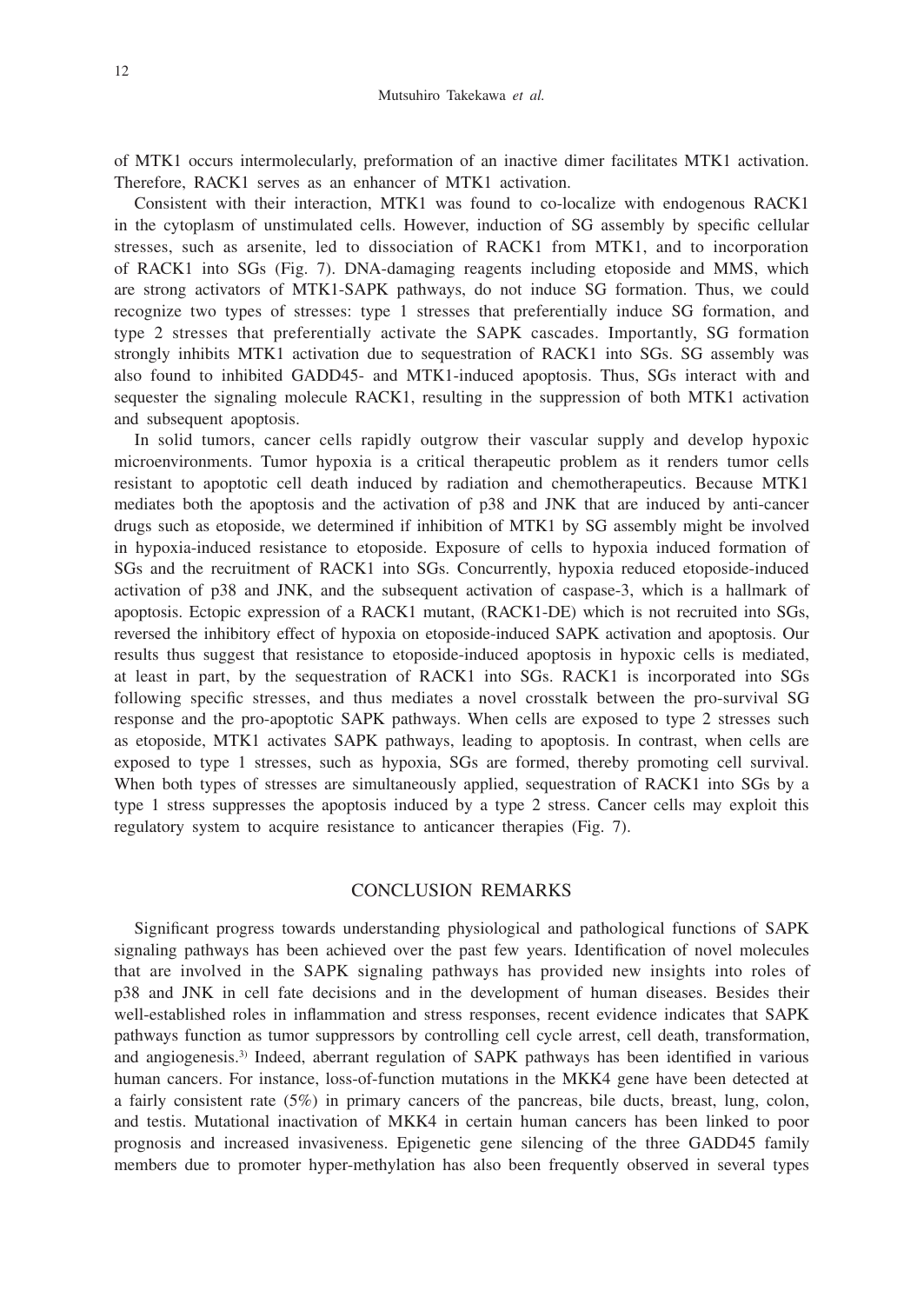of human cancers. The  $GADD45\alpha$  promoter is methylated in breast cancers and prostate cancers, resulting in reduced GADD45 $\alpha$  expression.<sup>31)</sup> The GADD45 $\beta$  as well as the GADD45 $\gamma$  genes are methylated and silenced in hepatocellular carcinoma. Epigenetic GADD45y silencing has also been observed in 85% of non-Hodgkin, 50% of Hodgkin lymphoma, 73% of nasopharyngeal, 50% of cervical, 29% of esophageal, and 40% of lung carcinoma cell lines.32) Thus, GADD45 meditaed signaling is frequently impaired in a variety of human cancers and represents a novel class of targets for therapeutic intervention in cancer. Additional research regarding the regulatory mechanisms of SAPK pathways is needed to comprehensively understand cellular responses to environmental stress, and to open new avenues for therapy of currently intractable human disorders such as cancer and autoimmune diseases.

#### REFERENCES

- 1) Avruch J. MAP kinase pathways: the first twenty years. *Biochim Biophys Acta*, 2007; 1773: 1150–1160.
- 2) Johnson GL, Lapadat R. Mitogen-activated protein kinase pathways mediated by ERK, JNK, and p38 protein kinases. *Science*, 2002; 298: 1911–1912.
- 3) Wagner EF, Nebreda AR. Signal integration by JNK and p38 MAPK pathways in cancer development. *Nat Rev Cancer*, 2009; 9: 537–549.
- 4) Winter-Vann AM, Johnson GL. Integrated activation of MAP3Ks balances cell fate in response to stress. *J Cell Biochem*, 2007; 102: 848–858.
- 5) Rincon M, Davis RJ. Regulation of the immune response by stress-activated protein kinases. *Immunol Rev*, 2009; 228: 212–224.
- 6) Kyriakis JM, Avruch J. Mammalian mitogen-activated protein kinase signal transduction pathways activated by stress and inflammation. *Physiol Rev*, 2001; 81: 807–869.
- 7) Takekawa M, Posas F, Saito H. A human homolog of the yeast Ssk2/Ssk22 MAP kinase kinase kinases, MTK1, mediates stress-induced activation of the p38 and JNK pathways. *EMBO J*, 1997; 16: 4973–4982.
- 8) Takekawa M, Saito H. A family of stress-inducible GADD45-like proteins mediate activation of the stressresponsive MTK1/MEKK4 MAPKKK. *Cell*, 1998; 95: 521–530.
- 9) Yang Z, Song L, Huang C. Gadd45 proteins as critical signal transducers linking NF-kappaB to MAPK cascades. *Curr Cancer Drug Targets*, 2009; 9: 915–930.
- 10) Hoffman B, Liebermann DA. Gadd45 modulation of intrinsic and extrinsic stress responses in myeloid cells. *J Cell Physiol*, 2009; 218: 26–31.
- 11) Miyake Z, Takekawa M, Ge Q, Saito H. Activation of MTK1/MEKK4 by GADD45 through induced N-C dissociation and dimerization-mediated trans autophosphorylation of the MTK1 kinase domain. *Mol Cell Biol*, 2007; 27: 2765–2776.
- 12) Arimoto K, Fukuda H, Imajoh-Ohmi S, Saito H, Takekawa M. Formation of stress granules inhibits apoptosis by suppressing stress-responsive MAPK pathways. *Nat Cell Biol*, 2008; 10: 1324–1332.
- 13) Ikushima H, Miyazono K. TGFß signalling: a complex web in cancer progression. *Nat Rev Cancer*, 2010; 10: 415–424.
- 14) Yamaguchi K, Shirakabe K, Shibuya H, Irie K, Oishi I, Ueno N, Taniguchi T, Nishida E, Matsumoto K. Identification of a member of the MAPKKK family as a potential mediator of TGF- $\beta$  signal transduction. *Science*, 1995; 270: 2008–2011.
- 15) Yamaguchi K, Nagai S, Ninomiya-Tsuji J, Nishita M, Tamai K, Irie K, Ueno N, Nishida E, Shibuya H, Matsumoto K. XIAP, a cellular member of the inhibitor of apoptosis protein family, links the receptors to TAB1-TAK1 in the BMP signaling pathway. *EMBO J*, 1999; 18: 179–187.
- 16) Hanafusa H, Ninomiya-Tsuji J, Masuyama N, Nishita M, Fujisawa J, Shibuya H, Matsumoto K, Nishida E. Involvement of the p38 mitogen-activated protein kinase pathway in transforming growth factor-b-induced gene expression. *J Biol Chem*, 1999; 274: 27161–27167.
- 17) Schiffer M, Bitzer M, Roberts IS, Kopp JB, ten Dijke P, Mundel P, Bottinger EP. Apoptosis in podocytes induced by TGF-b and Smad7. *J Clin Invest*, 2001; 108: 807–816.
- 18) Takekawa M, Tatebayashi K, Itoh F, Adachi M, Imai K, Saito H. Smad-dependent GADD45b expression mediates delayed activation of p38 MAP kinase by TGF-b. *EMBO J*, 2002; 21: 6473–6482.
- 19) Schwarte-Waldhoff I, Volpert OV, Bouck NP, Sipos B, Hahn SA, Klein-Scory S, Luttges J, Kloppel G,